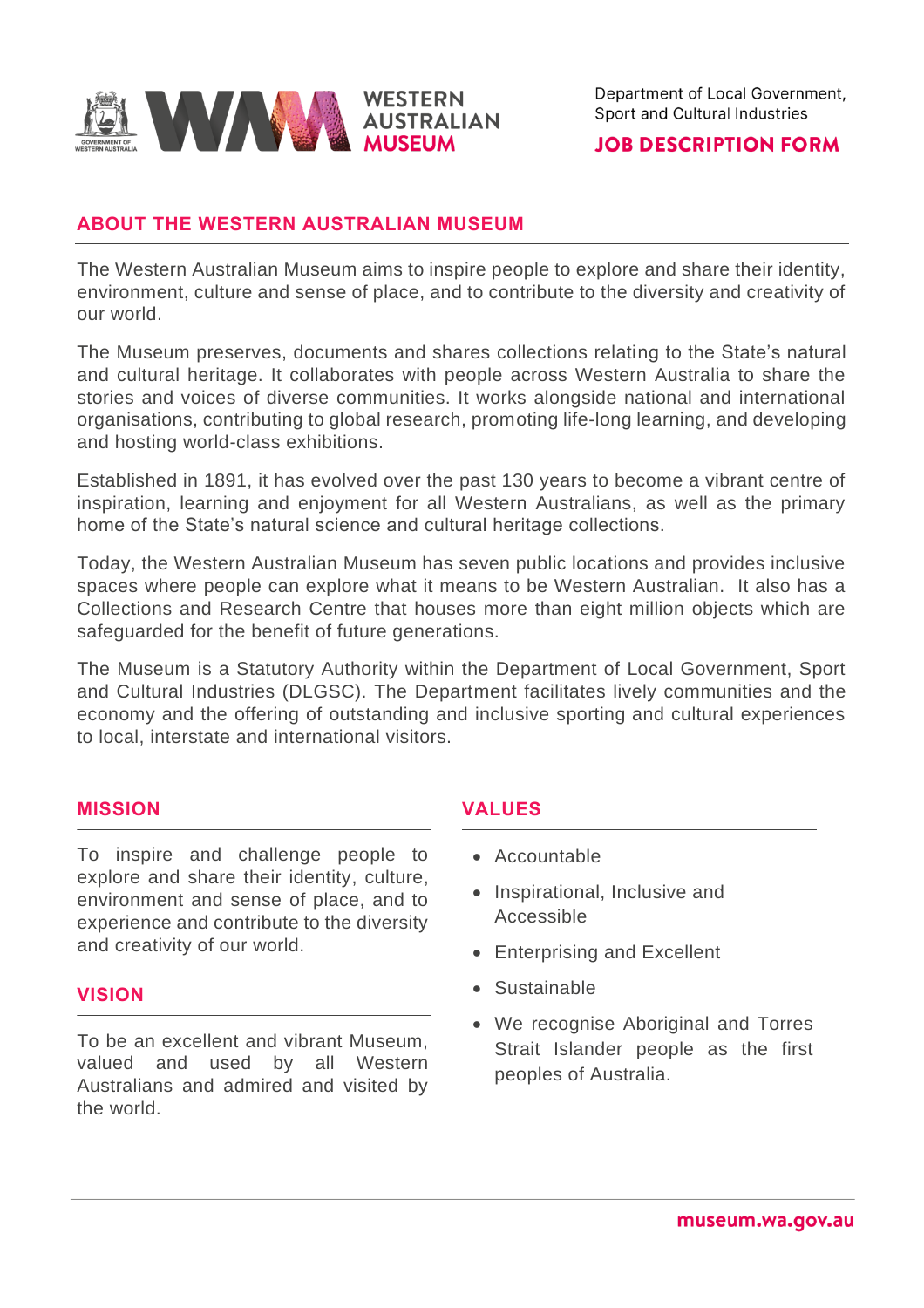

# **JOB DESCRIPTION FORM**

# **DETAILS**

| <b>Position Title</b>            | <b>Position Number</b>                                |
|----------------------------------|-------------------------------------------------------|
| <b>Head of Maritime Heritage</b> | 14879                                                 |
| <b>Classification Level</b>      | <b>Award/Agreement</b>                                |
| Specified Calling Level 3 (SCL3) | Public Service Award 1992 / PSGO CSA GA               |
| <b>Directorate</b>               | <b>Branch/Team</b>                                    |
| <b>Collections and Research</b>  | <b>Culture and Communities / Maritime</b><br>Heritage |
| <b>Physical Location/s</b>       |                                                       |
| WA Shipwrecks Museum, Fremantle  |                                                       |
| <b>REPORTING RELATIONSHIPS</b>   |                                                       |
|                                  |                                                       |

#### **Position reports to**

Head of Culture and Communities, L7 **Positions reporting to this position**

- Curator, SCL2 (x3 FTE)
- Assistant Curator, SCL1 (x3 FTE)

# **PURPOSE OF THE POSITION**

Leading by example, the position is responsible for the management of the functions and activities related to the Maritime Heritage department, including:

- Provision of expert research and advice in accordance with relevant legislation;
- Operational and strategic planning that aligns with organisational priorities;
- Management of resources, programs, partnerships and the team's fieldwork program; and;
- Work across disciplines to meet the organisational priorities and strategic aims as well as the organisation's Key Performance Indicators (KPI).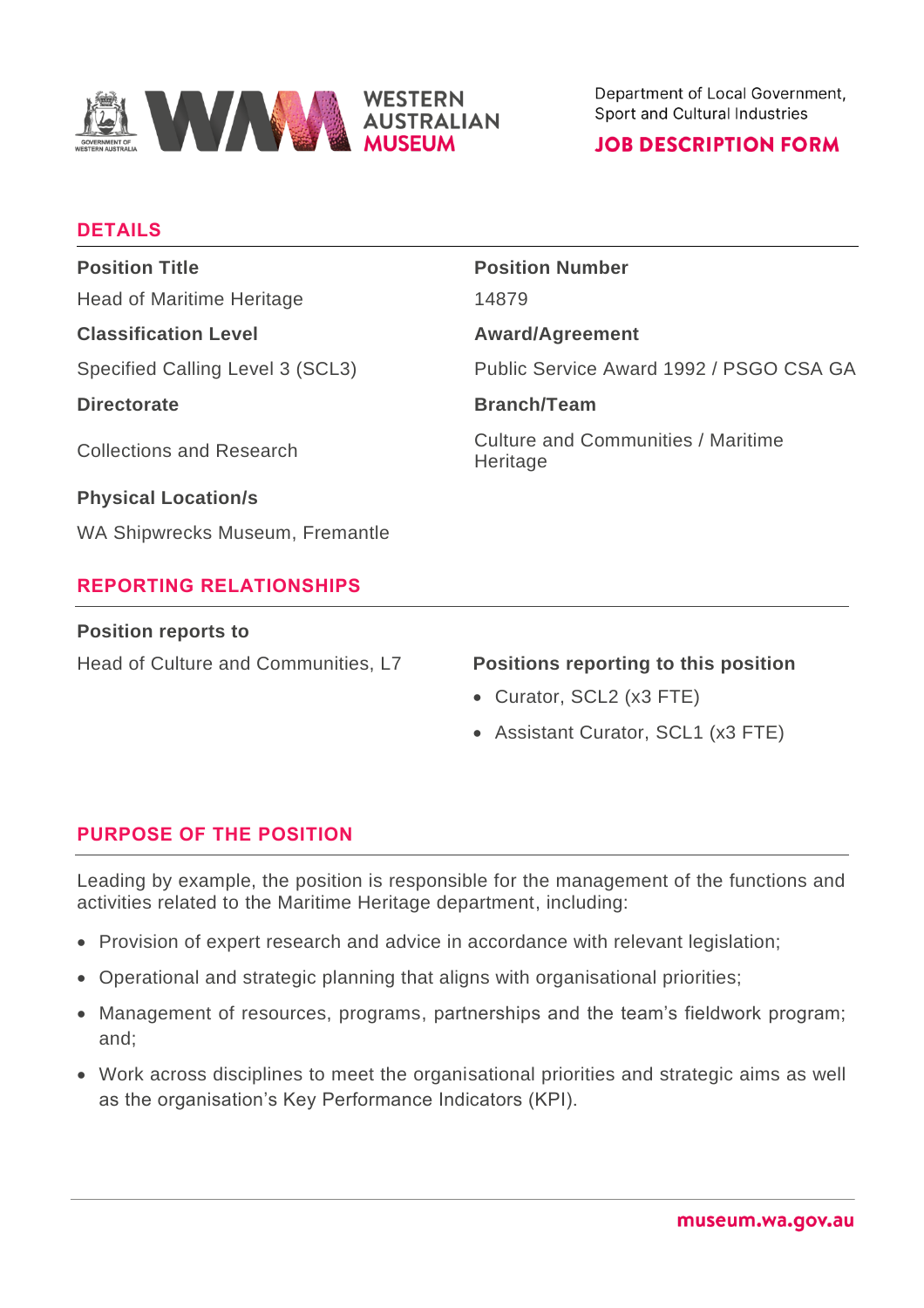

# **JOB DESCRIPTION FORM**

# **STATEMENT OF DUTIES**

#### **Management:**

- Develop a shared purpose and collaborative team environment that supports the work of Maritime Heritage staff, volunteers and research associates.
- Prepare, implement and report on the Maritime Heritage operational plan, projects and budgets.
- Prepare grant applications and funding submissions, including reporting and acquittals
- Manage resources, assets and equipment to support research, collections and operations activities.
- Manage staff, volunteers and research associates to support research, collections and operations activities.
- Contribute to the strategic and operational planning of the Culture and Communities area, and Collections and Research Directorate.
- Foster positive cross-disciplinary working relationships across the museum.

## **Collections and Research:**

- Provide expert and strategic advice based on a strong knowledge and understanding of the relevant legal, ethical, and cultural frameworks (international, national and state conventions).
- Support best-practice methodologies for scientific, cultural or historical research, stakeholder engagement, publications, and public access.
- Contribute to the development, and oversee the implementation, of collecting and related policies and procedures, including digitisation initiatives. Ensure appropriate acquisition, documentation, preservation and public access procedures are in place.
- Identify short and long-term goals for research programs and publications, both academic and popular, in consultation with partners and stakeholders.
- Conduct and/or oversee original research as per the department's research plan, in accordance with relevant approvals.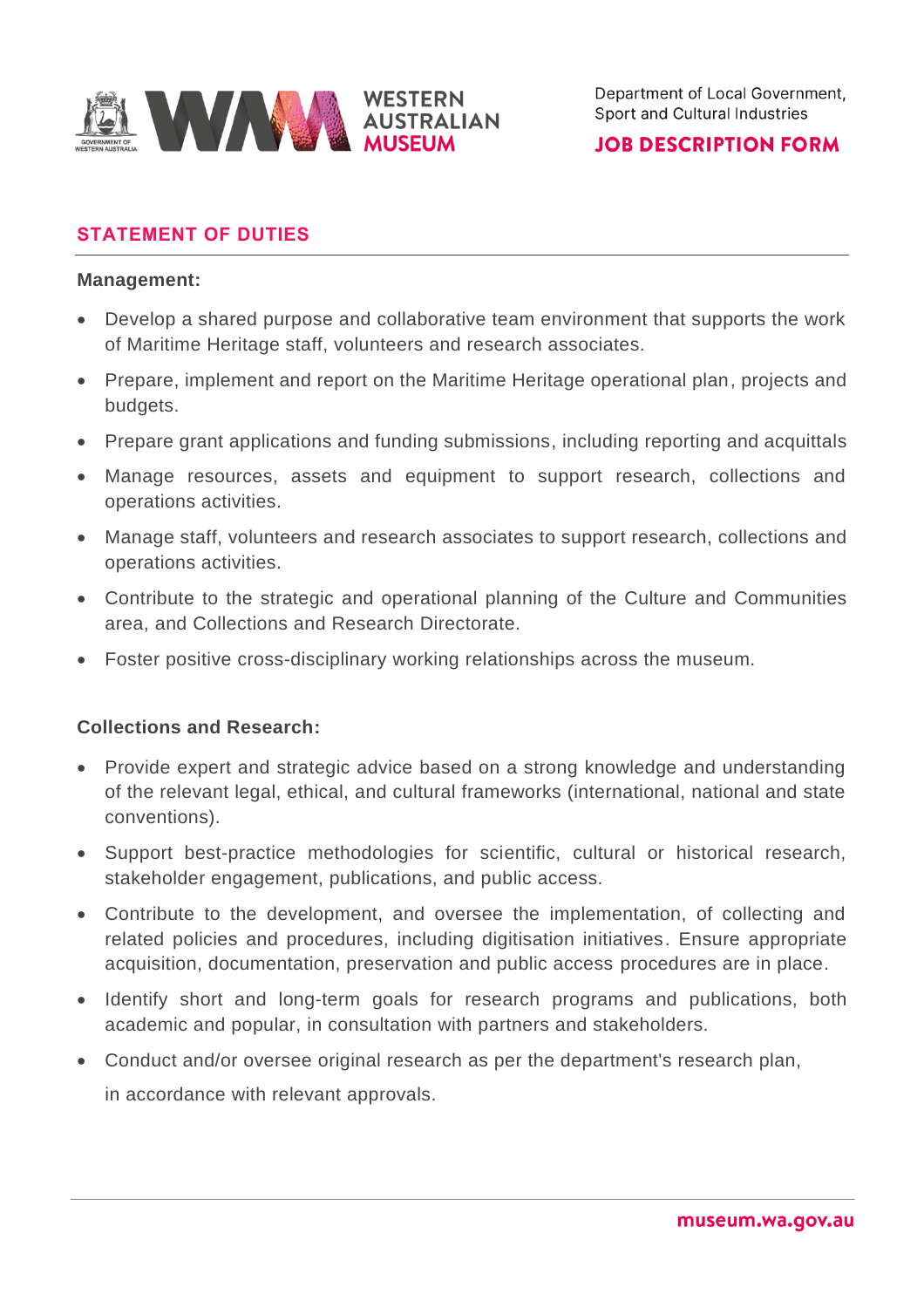

**JOB DESCRIPTION FORM** 

- Provide opportunities and placements for higher-degree research students, including co-supervision.
- Oversee the Maritime Heritage fieldwork program, directing and participating in fieldwork as required in accordance with relevant Fieldwork and Work, Health Safety policies and procedures.
- Provide performance and statistical information for audits, valuations, KPIs and other compliance matters relating to the Maritime Heritage collections.
- Continually develop own areas of knowledge and capability, including an awareness of current literature and developments in field/s of expertise.

## **Education and Public Programs:**

- Work collaboratively in internal and external cross-disciplinary teams (including the Museum's public venues) and provide strategic advice and expertise as required.
- Development and delivery of a range of public programs including exhibitions, education and public programs.
- Digitisation of collections, including distribution of collections content via online platforms such as the Museum's or partner websites, and other online products and channels.
- Communicate results of work in relevant research publications and reports, as per legislative requirements or project deliverables, and to the wider community through outreach events, lectures, seminars, traditional and social media platforms.

#### **Partnerships and Stakeholder Engagement:**

- Represent the Museum in internal and external forums, including state, national or international committees as required.
- Build and maintain external stakeholder relationships across government, academic, private sector and community groups.
- Facilitate access to collections, and provide advice to project partners, visiting researchers, and members of the public.

Other duties as required with respect to the scope of the position.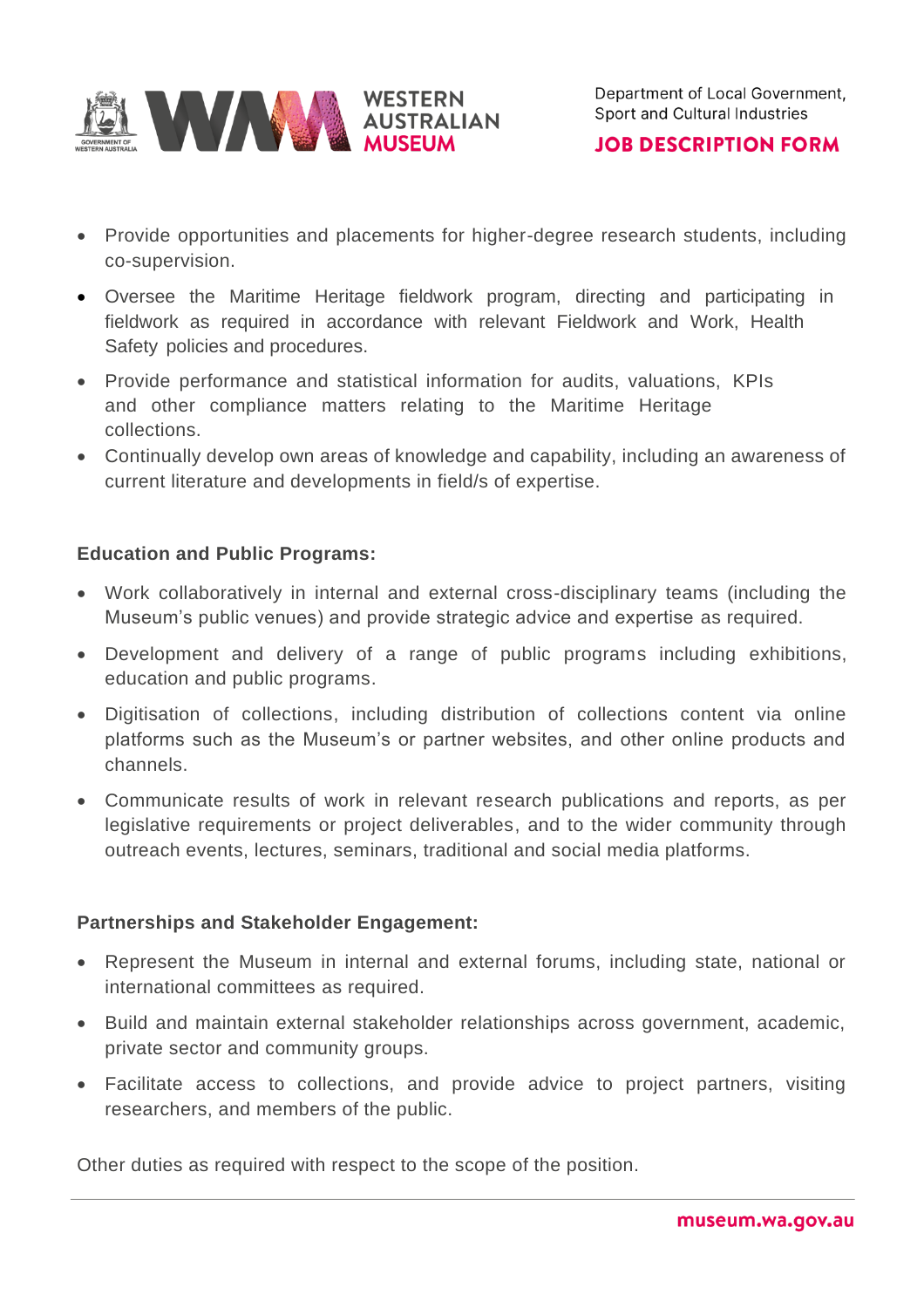

# **JOB DESCRIPTION FORM**

# **COMPLIANCE AND LEGISLATIVE KNOWLEDGE**

- Comply with the DLGSC Code of Conduct;
- Comply with applicable DLGSC policies and procedures, WA Museum policies and procedures, and relevant appropriate legislation; and
- Meets Work Health Safety, Equal Opportunity and other legislative requirements in accordance with the parameters of the position.

# **WORK RELATED REQUIREMENTS**

#### **Essential**

- **1.** Tertiary qualification in a field/s relevant to Western Australian Maritime Heritage.
- **2.** Demonstrated advanced knowledge of the relevant legislative, ethical or cultural framework (including relevant international conventions) and their application in a museum collections and research environment.
- **3.** Demonstrated subject expertise that support strategic aims related to research, collections development, and public outcomes such as exhibitions.
- **4.** Demonstrated experience in developing and implementing collection management principles and practices, with a strong emphasis on continuous improvement and public access.
- **5.** Highly developed team-building and people management skills, resource management, planning and performance reporting.
- **6.** Highly developed communication, interpersonal and negotiation skills, including the ability to lead or work in internal and external cross-disciplinary environments, including external clients, other government agencies, and strategic partners
- **7.** Demonstrated experience in managing and undertaking fieldwork, including fieldwork research proposals, budgets and risk management assessments.

## **Desirable**

- **1.** Post graduate qualifications.
- **2.** Professional certification and / or membership of relevant professional associations.
- **3.** Light Rigid (LR class) heavy vehicle licence.
- **4.** Hold a certificate for general diving work in accordance with *AS 2815.5 Training and certification of occupational divers. Part 5: Dive Supervisor*.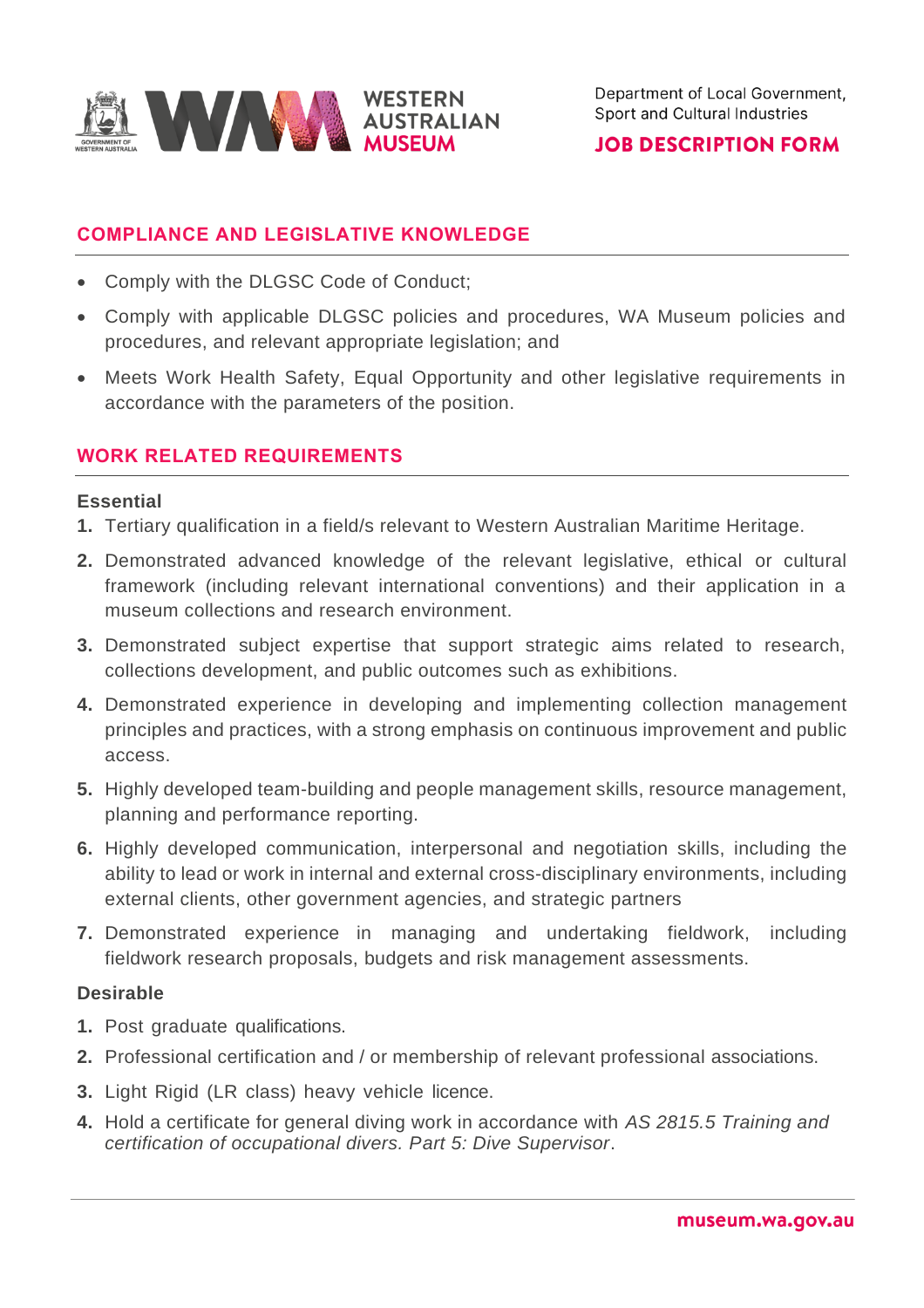

## **JOB DESCRIPTION FORM**

# **KEY RELATIONSHIPS/INTERACTIONS**

- Head of Culture and Communities. On occasion, the Head of the Department may be required to act in this position.
- Executive Director, Collections and Research.
- Other Heads of Department.
- Engagement Directorate, regional museum site managers and other teams such as Exhibition and Design.
- Maritime Archaeology Advisory Committee.
- External clients, developers, government agencies, consultants.
- General public.

# **KEY CHALLENGES**

- Curation and management of large and diverse collections.
- Managing technical and other professional staff.
- Meeting project reporting milestones and deadlines.
- Communicating results of research to scientific and general communities.

## **SPECIAL CONDITIONS**

• Working outside business hours (including weekends and public holidays), including remote area fieldwork in marine, inter-tidal and terrestrial locations that may require boating, diving, camping, and other physically demanding activities.

## **APPOINTMENT IS SUBJECT TO**

- Eligibility to work in Australia.
- A current certificate of competency Coxswain Grade 1 Near Coastal.
- Hold a certificate for general diving work in accordance with AS 2815.2 Training and certification of occupational divers, Part 2: Surface supplied diver to 30m.
- A current (within 12 months) fitness to dive issued in accordance with AS 2299.1 Occupational Diving Medical Examination.